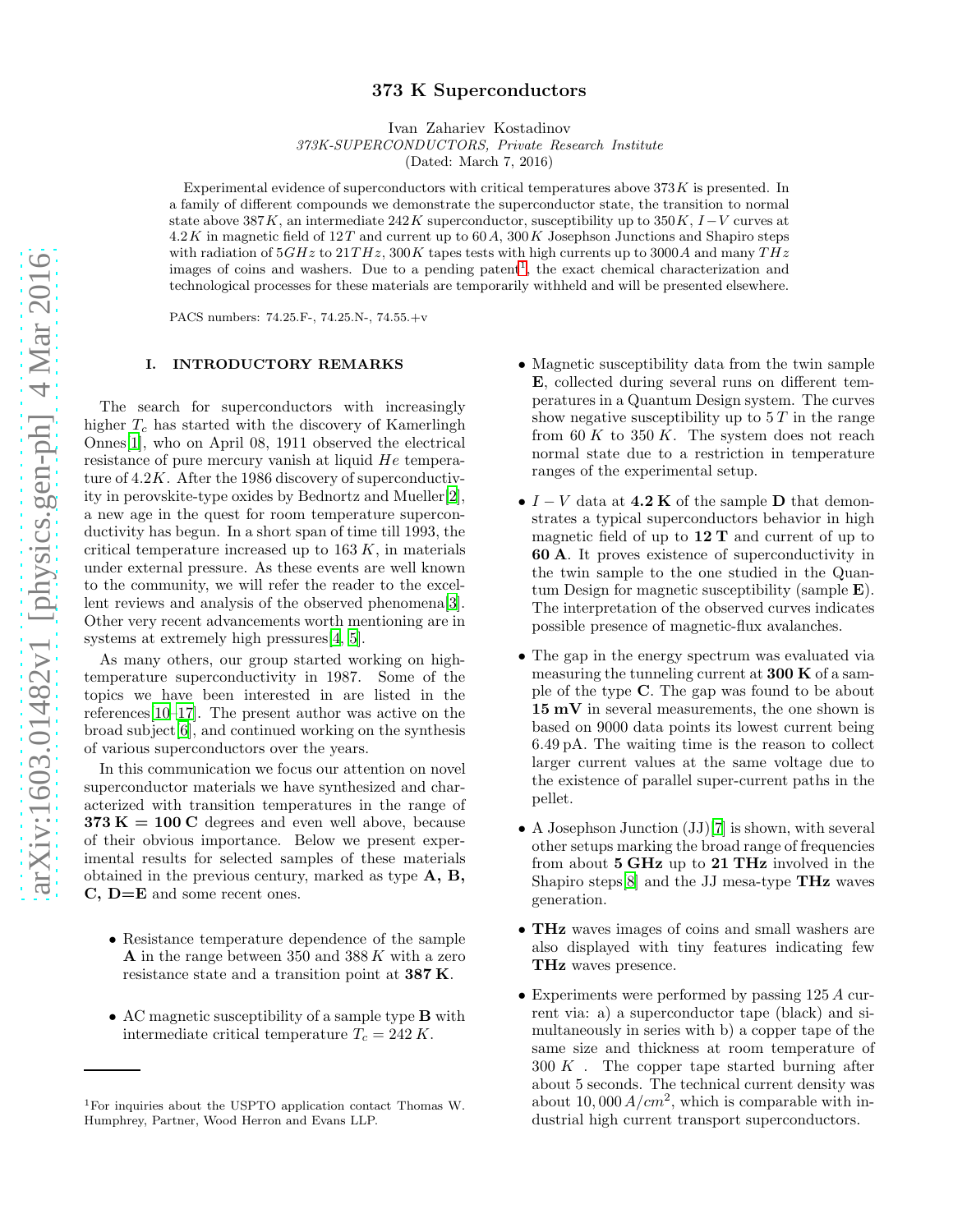The data presented here are based on the abovementioned samples of composite materials, of types A, B, C, D=E superconductors and some recently produced ones. These marked samples (with the exception of sample **B**) are all with  $T_c$  in the broad vicinity of 373 K. Other compounds with slightly higher  $T_c$ were synthesized and tested but data is not presented here as they were not fully characterized. As a perspective, our decades-long studies include compositions of elements from several major groups in the periodic table, many of them with lower or higher critical temperatures, and many of them non-superconductors at all. In this exhaustive investigation we were initially guided by our theoretical ideas and practical experience in the HTS materials. The details of these novel insights we have gained over our study, which have led to the current materials with room-temperature  $T_c$ 's, will be shared in upcoming publications.

### <span id="page-1-1"></span>II. THE DC RESISTANCE TRANSITION

First we describe the DC resistance temperature dependence of a macroscopical sample across it and demonstrate the critical temperature  $T_c$  of the transition from superconductive to normal state. In  $Fig.1$  $Fig.1$  we show that the sample is still in zero resistance state above the boiling water temperature of  $100 C$  and that the transition occurs at about 387 K or 114 C. The recorded data obtained from a sample of the composition A type group are displayed. Many of the initially studied samples were compacted to form circular pellets at a pressure of about  $5 - 10 kbar/cm^2$  of about 1 cm diameter and about 2mm−3mm thickness with four contacts attached made of In-Ga eutectic composition. Other size pellets were also pressed at a pressure of  $5 - 10 kbar/cm^2$  and studied. The temperature was measured with a platinum 100 Ohms thermometer attached to the sample inside the sample holder. There were two other thermometers and a heater built in our standard closed cycle cryostat with lowest temperature of 10K. Measurements in the range from  $350 K$  to  $390 K$  are shown demonstrating a well-visible zero resistance state and a sharp transition at 387 $K_{\cdot}$ 

### III.  $T_c = 242 K$  RECORDED IN THE MAGNETIC SUSCEPTIBILITY OF SAMPLE B

In this section we show data from a sample with a different composition B type, as a milestone mark, studied among many others on the way toward the above 100 C superconductors presented in the first section. The magnetization temperature dependence is the second fundamental characteristic of the superconductor state, which together with the resistance makes the two observations proving the presence of superconductivity in a macroscopical sample. The magnetization of a sample of B



<span id="page-1-0"></span>FIG. 1: The DC resistance temperature dependence of an early A type sample. The measuring current was 0.5 A and the resistivity is in *Ohm.cm*. The  $Tc = 387$  K or 114 C and the lowest measured voltage is in the few micro Volts range.

type composition was studied in the same closed cycle cryostat described in Section [II,](#page-1-1) with a standard threecoil system. The coils were calibrated with a sample of  $Y_1Ba_2Cu_3O_{7-x}$  producing strong signal of the Lockin amplifier operating at a frequency of  $137 Hz$ . The YBCO sample was otherwise not specifically characterized. From the graph in  $Fig.2$  $Fig.2$  we clearly observe that the amplitude of the transition signal variation of the sample having a transition temperature of  $242 K$  is of the same magnitude as the  $Y_1Ba_2Cu_3O_{7-x}$  system used for calibration.

All measured samples in the susceptibility setup were cut in an approximately rectangular 2x2x4 mm shape. A typical discrepancy of about  $4-5$  K was observed of the critical temperatures of the cooling and warming regimes due to the position of the coil and the thermocouple above the cooler. This difference is absent if the



<span id="page-1-2"></span>FIG. 2: The susceptibility of a B type sample in relative units showing a critical temperature of  $242$  K. In the inset is the  $Y_1Ba_2Cu_3O_{7-x}$  calibration curve of the coil.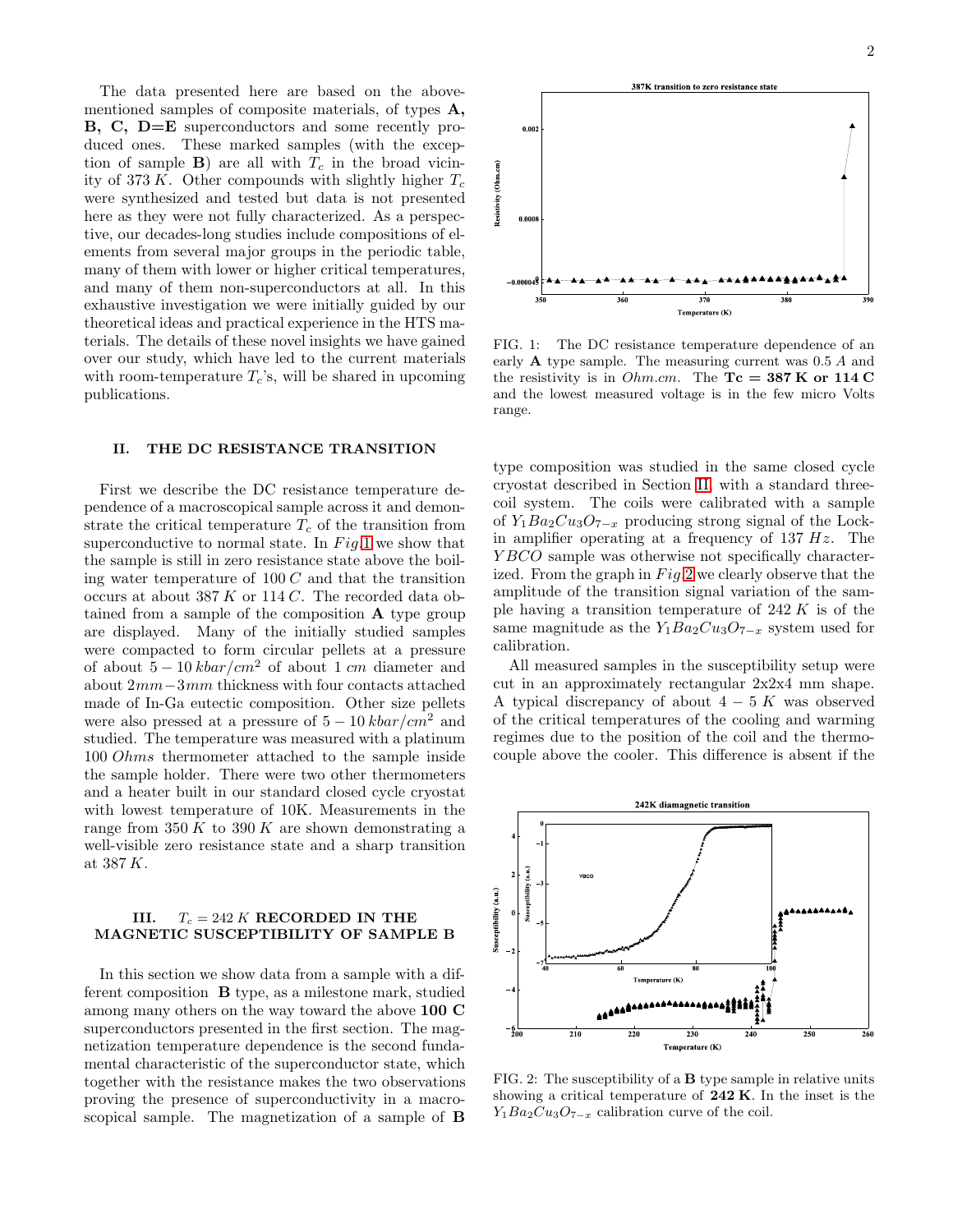

FIG. 3: RTS disk of a diameter about 2 cm and about 3.4 mm tick is on the surface of a 3 inch diameter permanent magnet with a  $B \simeq 1.4 T$  field in the center.

<span id="page-2-0"></span>thermal stabilization is applied at every few degrees. The number  $242 K$  was selected as the last point before the sharp increase due to the transition from a superconductor state to a metallic type of resistance. This set of data displayed in the graph below is included here to show that the Room Temperature Superconductors (RTS) were found in a process including synthesis of a large amount of various superconductor compositions with intermediate transition temperatures.

### IV. NEGATIVE MAGNETIZATION AT  $B = 5 T$ AND  $T = 350 K$

Before presenting the data demonstrating the magnetic susceptibility, we are posting a photo of a RTS sample positioned on a 8cm diameter Neodimium based permanent magnet with magnetic field in the center of about  $1.4 T$ . As with any diamagnet (i.e. copper), the superconductor sample is attracted to the magnet, but being placed in the center of its surface, strong surface supercurrents are created shielding the interior of the sample from the magnetic field. If the field is between the first and second critical magnetic field values there may be partial penetration in the form of fluxoids - single flux quanta (or a bunch of them), which could be forming a regular or irregular Abrikosov lattice[\[9\]](#page-9-7). In our case there are two stable positions of the disk of about  $2 \, \text{cm}$ diameter: one is horizontal and the other is vertical. In the horizontal position the sample, barely laying on the surface, slides away from the strongest field to the edge as a place with highest gradient of the field. In the vertical position it also tends to escape the center and floats to the edge at a tiny distance above (or below if suspended) the magnet surface. As it is presented in  $Fig.3$ , around halfway to the edge, the RTS disk stays slightly tilted and it may stay tilted, or oscillate like a metronome.

The magnetic field effect on some substances is to in-



<span id="page-2-1"></span>FIG. 4: The magnetization  $(-5 T,+5 T)$  scans at selected several temperatures from  $10 K$  to  $350 K$  show a transition from paramagnetic to diamagnetic behavior at room temperatures and higher. An upturn begins to show at  $350 K$ . The same sample was in superconductor/diamagnetic state at 4.2K and 12 T magnetic field from 0 up to  $6 \text{ }\mathrm{\Lambda}$  current(see sec.5)

duce a small attractive force, which is measured with the diamagnetic susceptibility, studied here in order to find the magnitude of the induced diamagnetic polarization. The data were collected from a sample E type. The data show only the characteristic for superconductors negative susceptibility in the range between 60 K and 350 K, as the transition to a normal metallic state has not been reached since it takes place at higher temperatures, close to or above  $400 K$ . The data demonstrate sensitivity in the vicinity of the transition to the normal state. There is a smaller value of the susceptibility at  $5 T$  at  $350 K$ , when nearing the transition point (in the range of  $400 K$ ) as demonstrated in  $Fig.4$  $Fig.4$  by the less negative magnetization at 350 K, when compared to the 300 K curve.

The samples  $\bf{D}$  and  $\bf{E}$  type were two different pieces of a larger one with a specific synthesis history and with critical transition temperature close to  $400K$  - a temperature not available in the measuring system from Quantum Design used in the experiment. Next we show a 3D graph  $Fig.5$  $Fig.5$  of the actual recorded data points.

The transition back to normal state is in the range of  $400 K$  and could not be reached by the system. We show also a 3D graph, where the data points are connected with yellow surface. The zero magnetization is marked with a blue plane. The paramagnetic to diamagnetic transition is seen  $Fig.6$  $Fig.6$  at the crossing lines of the two surfaces-yellow and blue one.

For a superconductor sample with higher  $T_c$  the second critical magnetic field is expected to be much higher then 5 T and for this reason a direct downturn transition at lower temperatures  $(10K \text{ and } 30K)$  was not observed (it was found that 12T at 4.2K turn it in diamagnetic statesee sec.5). We first present all the data in a single graph to show the specific for this sample features at low magnetic field. For all curves, one of the loops near  $B = 0$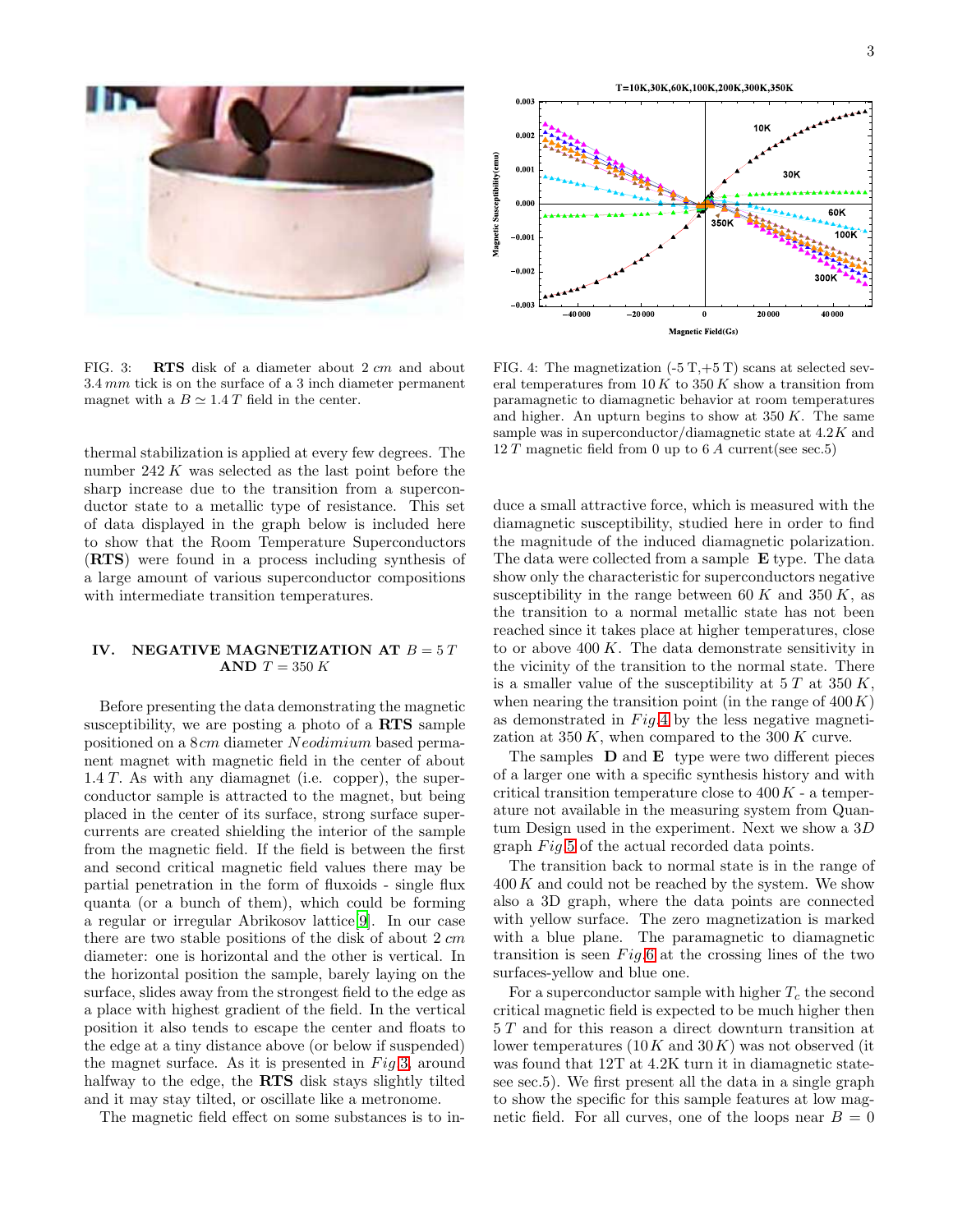

<span id="page-3-0"></span>FIG. 5: The magnetization  $(-5T,+5T)$  scans at the selected temperatures from  $10K$  to  $350K$  show a transition from paramagnetic to diamagnetic behavior starting at  $60 K$  and seen at room temperatures and higher. An upturn begins at 350K.



<span id="page-3-1"></span>FIG. 6: The magnetization  $(-5 T,+5 T)$  scans at selected temperatures from  $10 K$  to  $350 K$  show in blue a transition from paramagnetic to diamagnetic behavior from  $60 K$  to room temperatures and higher. An upturn of the yellow surface begins to show at  $350 K$  the normal state being in the 400K range

magnetic filed shows a small initial part of diamagnetic susceptibility expanded here  $Fig.7$  $Fig.7$  to demonstrate it. All graphs present a peculiar behavior showing a transition from positive magnetization to a negative one. Except for the 10 K and 30 K all pass another zero becoming negative as seen in the first graph before reaching  $5 T$ . To make clear how the loop is recorded we mention that for the 60 K run it starts at  $B = 5 T$  negative, is posi-



<span id="page-3-2"></span>FIG. 7: The magnetization  $(-5T,+5T)$  scans at selected temperatures  $10 K$  to  $350 K$  show a transition from diamagnetic to paramagnetic in the low magnetic fields region near the origin from  $10 K$  to room temperatures and higher.

tive near zero, turns negative at smaller negative values of B, then is positive for negative  $B = -5T$  and returns to zero being negative i.e. near zero the sample is diamagnetic  $Fig.7 \text{ coming from negative values and}$  $Fig.7 \text{ coming from negative values and}$  $Fig.7 \text{ coming from negative values and}$ paramagnetic from positive values of B. It can be stated with certainty that at higher then  $5 T$  field there will be a downturn at 10 K and 30 K due to the existing superconductivity of the same sample at higher magnetic fields(see next sections).

Further, at  $60 K$  and all higher temperatures up to  $350 K$ , all curves have negative magnetization showing a low-temperatures diamagnetic behaviour, then a paramagnetic magnetization is seen and again downturn diamagnetic at higher magnetic fields, which stays diamagnetic up to  $5 T$ . Moreover, one can trace various lines of transitions in the zero magnetization  $B - T$  plane, if the data points are connected to form a 3D surface (see the 3D graph). The specific synthesis history of the twin samples D and E could be related to the transition from diamagnetic near  $B = 0$  to paramagnetic and later again diamagnetic as seen on the 3D graph. It remains to demonstrate that there are samples with transition temperatures higher then the one shown of 387K and we will give further such records of the magnetization. When the samples of the  **and**  $**E**$  **types are overheated above the**  $T_c$  in a room temperatures environment to about 150  $C$ (well above  $T_c$ ) the magnetization undergoes successive transitions from a superconductor state at room temperature to a non-superconductor one if over-heated well above  $T_c$  and well above the boiling point of the water like 150 C.

## V. I-V AT 12T AND 4.2 K UP TO 60 A

The critical current of sample  $\bf{E}$  (same as  $\bf{D}$ ) was studied in liquid He  $4.2 K$  and a high magnetic field of  $12 T$ . These results are listed next. The previous graph was of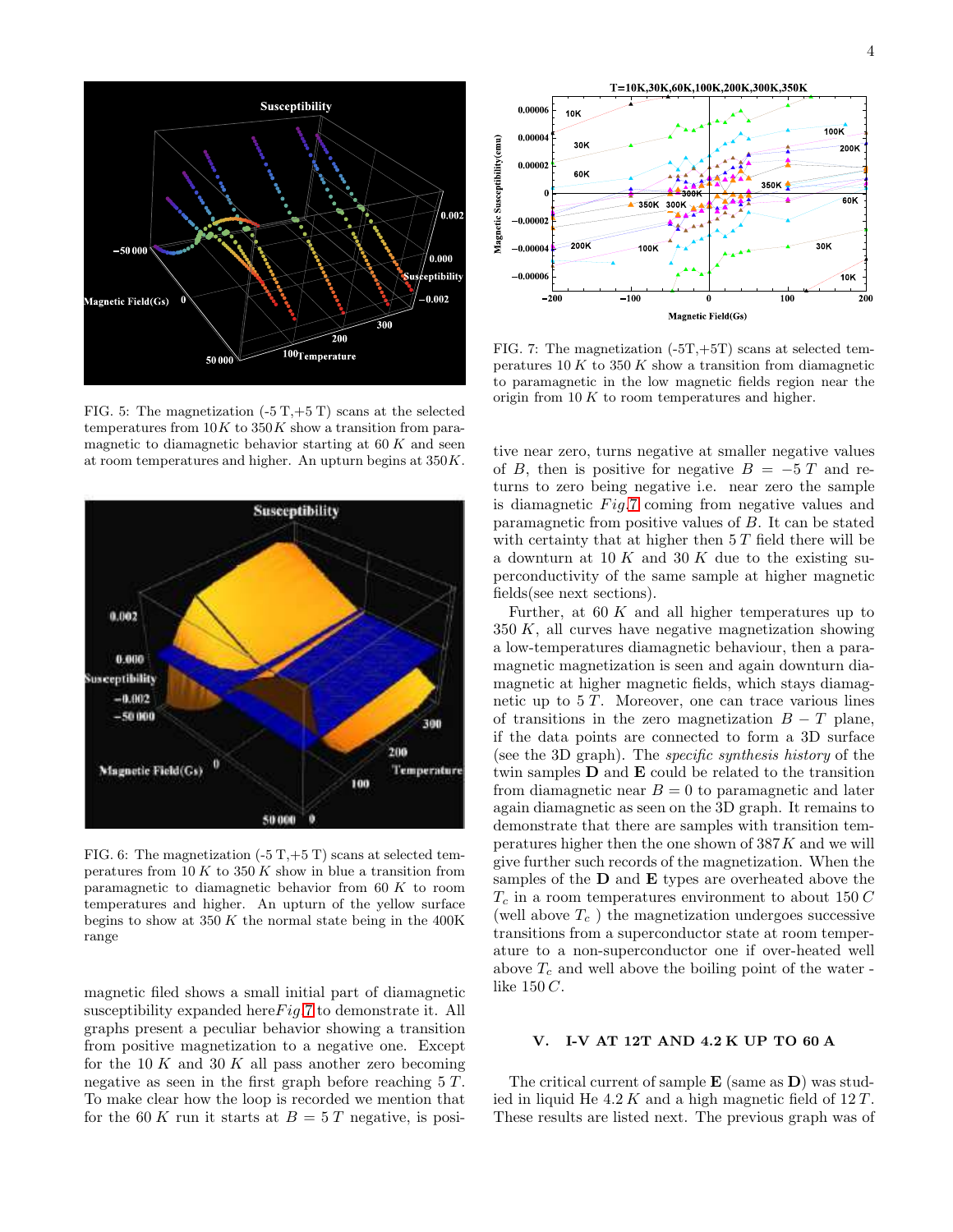sample E showing the magnetization being negative in up to  $5T$  magnetic field and up to  $350K$  temperature. Here we study its twin sample  **in high magnetic field of**  $12T$ under strong DC current sweep in a heavy experimental setup used for industrial samples serial testing. The sample was in liquid helium at  $4.2 K$  at all times (because of the experimental setup to reach and maintain the high magnetic field) with attached 4 high current contacts of  $Sn - Aq$  composition and the field of 12 T was applied continuously. From  $Fig.8$  $Fig.8$  it can be observed that for currents up to about 6A the sample was in a superconductor state. Comparing this observation with the data of the Quantum Design magnetic susceptibility we come to the conclusion that the  $12$  T high field was enough strong to overturn the positive susceptibility to negative one in liquid He. This observation is proving our conjecture from the previous section that the transition at the origin of the 3D graph was starting from a superconductor and became a paramagnetic metal driven by the increase of the magnetic field and with further increase will become again diamagnetic. In the  $I - V$  curve we observe a sharp current variation with a remarkable decrease of the current  $Fig.8$ . It is probably due to magnetic flux avalanches, when the magnetic field penetrates the sample. Next we will show that samples with high critical temperature similar to the  $D$ ,  $E$  types are undergoing transitions from superconductor to normal state in the range of 400 K temperatures.

### VI. ROOM TEMPERATURE GAP IN THE ENERGY SPECTRUM FROM THE TUNNELING  $I - V$  CURVE

The energy spectrum gap (the energy necessary for breaking the pairs) is an important characteristic of any superconductor. Here we report the experimental data from sample  $C$  type measured at **300 K**. The tunneling  $I - V$  curve of a sample type C with contacts was mea-



<span id="page-4-0"></span>FIG. 8: I-V curve of the sample D at 4.2 K in 12 T magnetic field. The critical current density is about  $38 A/cm^2$ .





<span id="page-4-1"></span>FIG. 9: The 9000 data points show presence of a tunneling gap in the sample at  $300 \text{ K}$  of about  $15 \text{ mV}$  as seen in the inset. The vertical current jumps at fixed voltage values are similar to the zero voltage current jump in the Josephson junctions and show presence of zero resistance in the sample at any fixed voltage V as seen from  $\frac{\Delta V}{\Delta I} = 0$ 

.

sured with a Keithley pico-Amper meter and the data collected were at a very close range between each other. The sample was a pellet of about 1.26 cm diameter and about 3 mm thick with 4 gold contacts evaporated parallel to each other. The lowest current measured was 6.49  $pA$ . Because of the relatively long collection time at any fixed voltage several larger values of the current were collected along parallel super-current pathways at this particular voltage. It clearly demonstrates superconductivity of the sample at  $300 K$  (Fig. [9\)](#page-4-1) since the local resistance was evidently zero  $(\frac{\Delta V}{\Delta I} = 0)$ .

A remark about the near zero values of the current at voltages outside the gap is due and it is evidently related to the super-current parallel pathways mentioned about the vertical current lines. More can be said and some theories accounting for it may be mentioned later if there is interest in these phenomena (not restricted to the presented graphs).

# VII. JOSEPHSON JUNCTIONS  $I - V$ 'S

In this section we will present several  $I - V$ 's of various samples and other characteristics verifying the superconductivity at  $300 \text{ K}$  and higher temperatures. We show the room temperature  $I - V$  Fig.[10](#page-5-0) of a mesa-type Josephson Junction  $(JJ)[7]$  $(JJ)[7]$  of a size of 0.28cm acting as a resonator selecting the generated frequency we observed.

In  $Fig.11$  $Fig.11$  we list the zero voltage Josephson supercurrent jump of about  $0.1494 \, mA$ . Due to the contacts it is shifted to  $0.0495 V$ , which is characteristic of the gold contact and the material.

In a different experiment we applied a 10 GHz source and found well-formed Shapiro steps[\[8\]](#page-9-6). We have often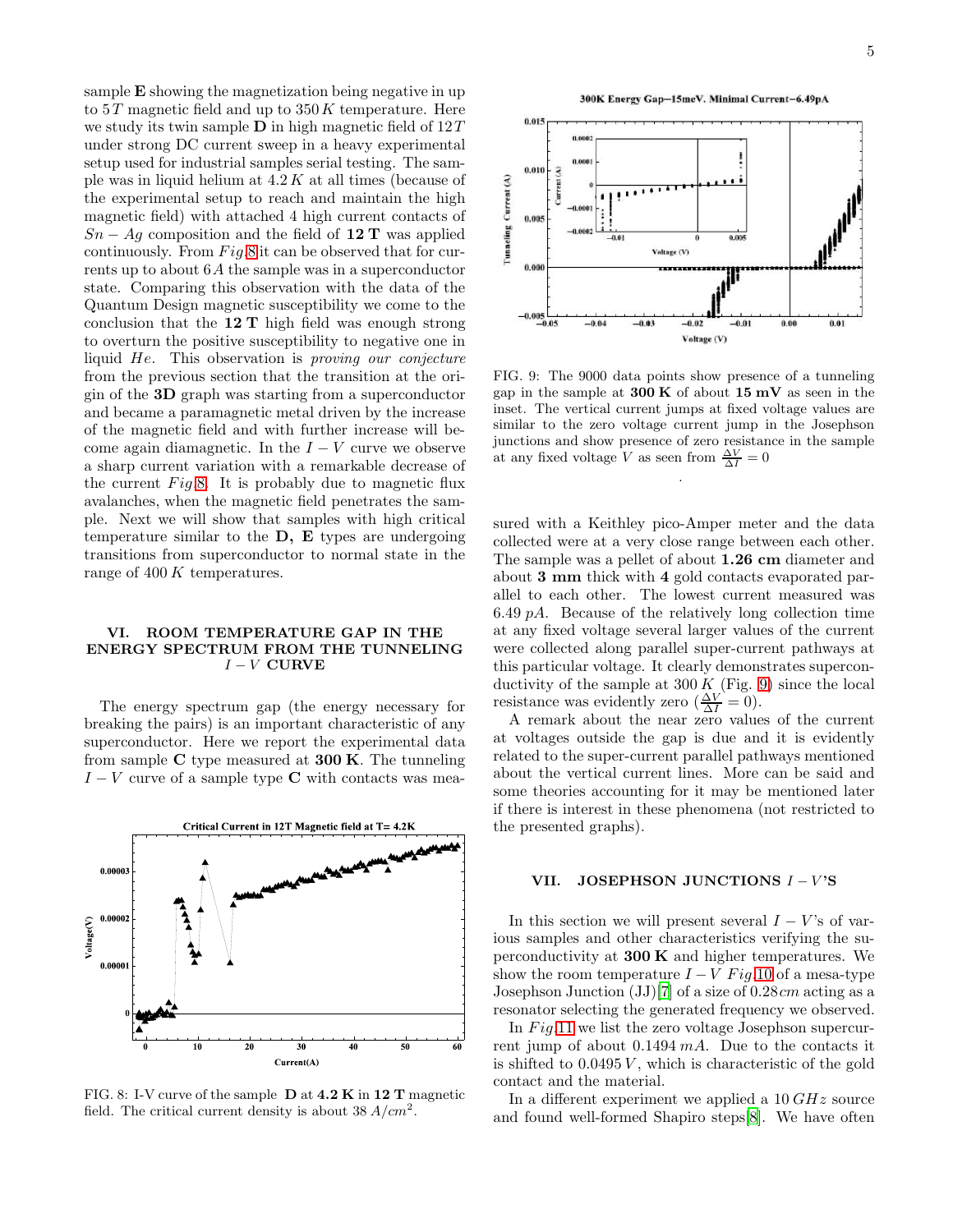

<span id="page-5-0"></span>FIG. 10: Josephson Junction  $I - V$ . The Josephson frequency is 103.006 GHz at  $T = 300$  K as seen from the Shapiro steps voltage width.



The Josephson Junction zero voltage current

<span id="page-5-1"></span>FIG. 11: Josephson Junction  $I - V$  with zero voltage supercurrent magnitude of about  $0.1494$   $mA$  shifted by a contact voltage 0.0495 V at  $T = 300$  K.

observed Shapiro steps of high frequency created by the mesa-type Josephson Junctions (JJ) with a resonant frequency related to the resonator formed by the circuit. In Fig.[12](#page-5-2) we show such a JJ  $I - V$  with a frequency of  $21.762 THz.$ 

Other type of Shapiro steps were observed in a broad spectrum of frequencies with the mesa-type of JJ like the ones shown above in  $Fig. 13$ .

Yet another, different single Shapiro step is observed with the similar mesa-type of JJ like the ones in the previous figure of a different frequency  $Fig.14$ .

More Shapiro steps were observed in various ranges of a broad spectrum  $Fig.15$  $Fig.15$  of frequencies with the mesatype of JJ like the ones shown here.

Several other types of Shapiro steps were observed in a broad range of frequencies with the mesa-type of JJ like the ones shown above. Next we reproduce an image Fig.[16](#page-6-1) obtained with such a mesa-type source of  $THz$ waves of coins and metallic washers.



Shapiro Steps(45mV-21.8THz)

<span id="page-5-2"></span>FIG. 12: Josephson Junction  $I - V$  with first current jump up magnitude of about  $0.355$   $mA$  shifted, the first Shapiro step being about 45  $mV$  equivalent to a frequency of about 21.762 THz at room temperature  $T = 300$  K.

5.0 mV Shapiro Steps from JJ mesa



FIG. 13: Josephson Junction  $I - V$  with the first Shapiro step being about  $5.0 \, mV$  equivalent to a frequency of about 2.418 THz at room temperature  $T = 300$  K.

#### <span id="page-5-3"></span>12.0 microV Shapiro Step from JJ mesa



<span id="page-5-4"></span>FIG. 14: Josephson Junction  $I - V$  with a single Shapiro step of about 12 microV equivalent to a frequency of about 5.803 GHz at room temperature  $T = 300$  K.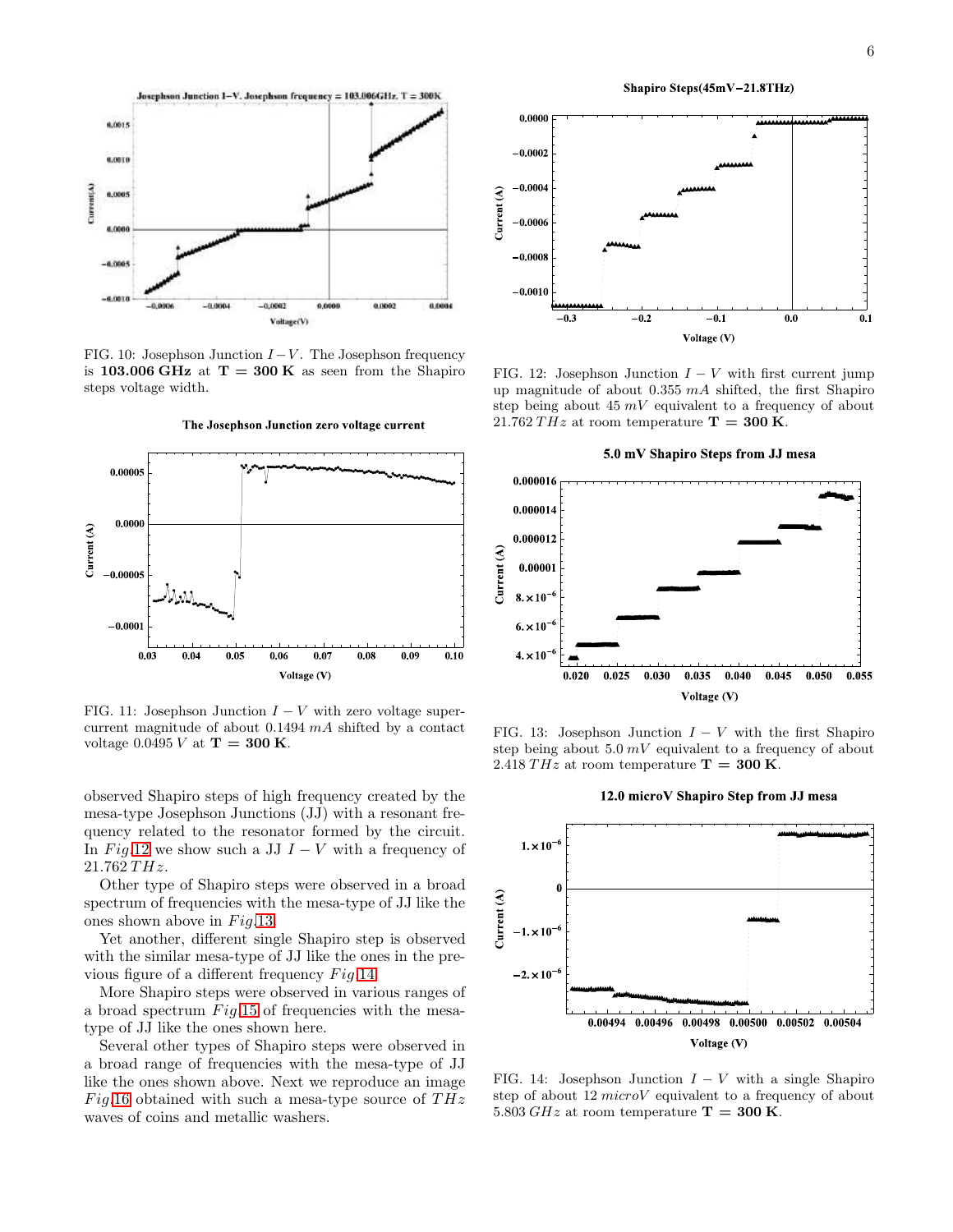$100 \mu V$  and  $200 \mu V$  Shapiro Steps from JJ mesa



<span id="page-6-0"></span>FIG. 15: Josephson Junction  $I - V$  with different Shapiro steps within one long step of about  $4.7 \, mV$ , the smallest being of 100 and 200 *microV olts* equivalent to a frequency of about 48.36 GHz and 96.72 GHz at room temperature  $\mathbf{T} =$ 300 K.

### VIII. MULTIPLE SUCCESSIVE RESISTANCE **TRANSITIONS**

Once the cooling is not necessary to observe RTS, it is enough to heat the sample and leave it to cool by itself. In an open environment this process is highly individual. With successive heating and cooling measurements of the same circuit at room temperature one can find that the sample invariably makes a very sharp jump to the smallest measured voltage of the setup. Using a Keithley Nano-Voltmeter we observed jumps to the few nano-Volts characteristic for the zero resistance state for the not small current of 0.05A. Several such experiments were prepared with different samples which were heated up to temperatures larger than  $400 K$ . In Fig.[17](#page-6-2) we plot the data from representative measurements, which are readily verified to be different from each other as natural processes of cooling from different initial temperatures.



<span id="page-6-1"></span>FIG. 16: A JJ mesa-type of source of  $THz$  waves produced the images presented below of metallic coins and washers obtained at room temperature  $T = 300$  K. The presence of tiny blue lines around the coins demonstrates presence of few  $THz$  waves in the spectrum of the JJ mesa-type source.



<span id="page-6-2"></span>FIG. 17: Successive heating well above  $T_c$  to about 420 K of the sample and self cooling it demonstrates abrupt jumps to zero resistance state.

In a  $300 K$  environment we clearly observe successive superconductor to normal metal transitions and back to superconductor. Under repeated heating above the critical temperature and self-cooling conditions the jumps to the zero resistance state are abrupt. The slow self-cooling effect is clearly seen in longer relaxation time.The lowest measured voltage is few nano-Volts. Here are presented some 5 transitions to or from zero resistance state.

### IX. SUCCESSIVE DIAMAGNETIC SUSCEPTIBILITY TRANSITIONS:  $T_c$  IN THE RANGE OF 400K AND ABOVE

Similarly, one can reproduce successive transitions to superconductor state via magnetization measurements. The only difference is that the magnitude of the signal is zero in the non-superconductor state and is maximally negative in the zero resistance state. Indeed it is visible in the next graph  $Fig.18$  $Fig.18$ .

Exposition of samples and the effect of the magnet on diamagnetic objects is visible. Like copper, the superconductors are attracted to the magnets. When on the surface of the magnet strong super-currents are induced on the surface of the objects creating a repulsive force acting as well as the weight.

The minimal energy position depends on the shape and the size of any diamagnetic object. Left horizontally the disks tend to spring up and stay upright as seen on the photo  $Fig.19$ . If heated above the critical temperature they remain immobile on the surface of the magnet and when cooled down to room temperature they spring up indicating a precise value of the critical temperature. This is a mechanical actuator type of sensor, which may be applied where necessary. Usually the RTS tend to reach the highest field gradient, which is at the edge of the cylinder. For this reason objects are hanging on the edge as it is seen on the following photographs  $Fig. 20$  $Fig. 20$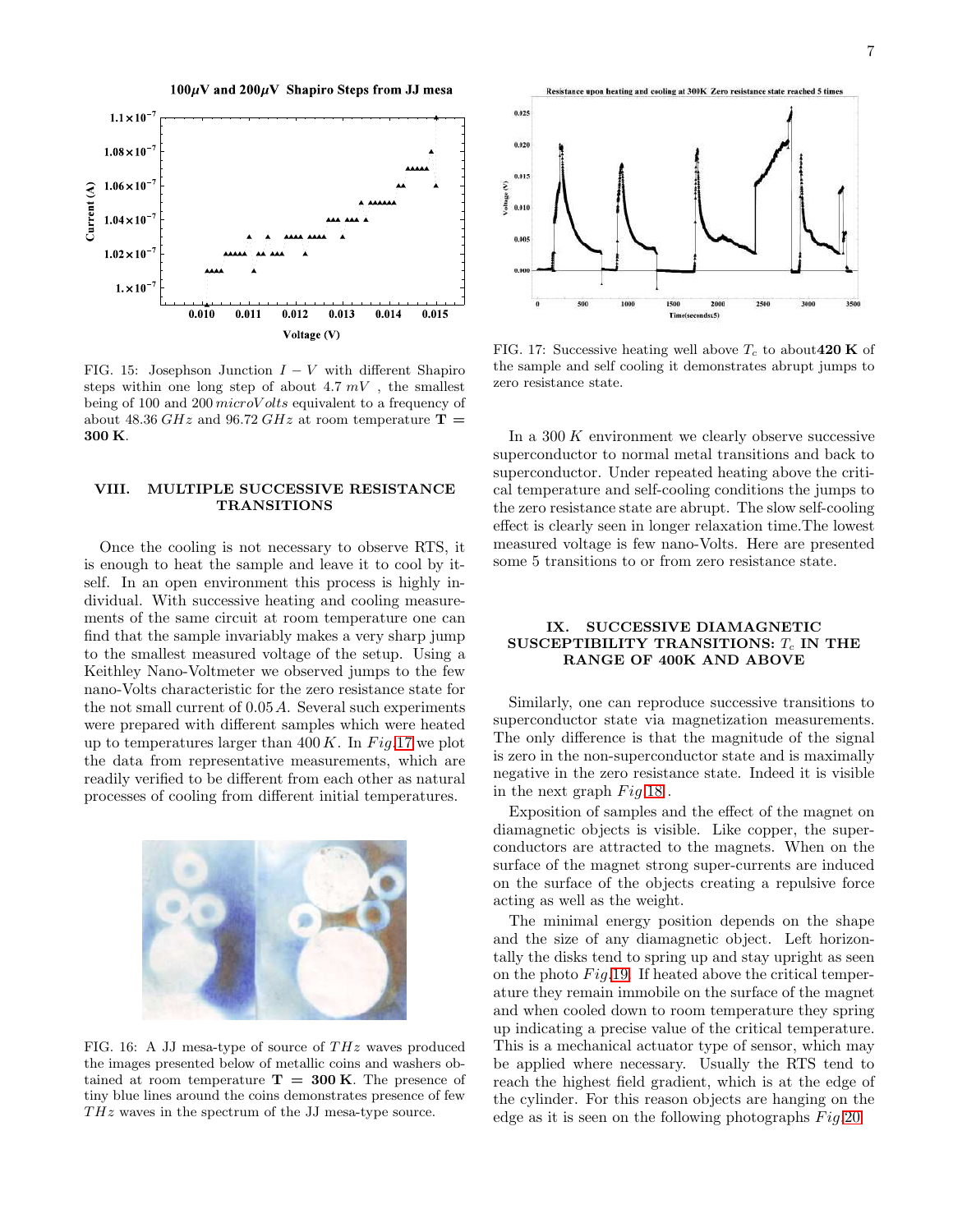

<span id="page-7-0"></span>FIG. 18: A sample heated well above  $T_c$  up to about 420 K is left to cool in  $300 \text{ K}$  environment. Whenever it reaches the critical temperature of few tens of degrees above 373 K it spontaneously jumps into zero resistance state. The sample is then heated again.



FIG. 19: Top view of some superconductor objects indicating different reflectivity and influence of the magnetic field making them stay upright or sideways, or stick out of the edge.

### <span id="page-7-1"></span>X. SIMPLE TEST EXPERIMENTS

In the next experiment we connected two tapes in series: One made of copper and the other being a copper tape covered with a thin superconductor film (about 10microns thick). Passing a current of about 125A made the copper tape burn in about 5 seconds and left the superconductor intact. A photograph of both is shown here  $Fig.21.$  $Fig.21.$  Both were the same length and same width and thickness. The superconductor is longer, but the current was passed via equal pieces of both connected in series, first the superconductor and second the copper tape from the positive terminal.

In another experiment 3000 A current was passed via a different tape and reaching the critical value it "licked" the tiny superconductor layer in a flash with a short sound as seen on the photo  $Fig.22$ . The tape was obtained by multi-layer deposition of about 10  $\mu$ m superconductor compound on copper tape resulting in about  $80 \mu m$  total thickness of the tape. The tape was obtained by multi-layer deposition of about 10  $\mu$ m superconductor compound on copper tape resulting in about 80  $\mu$ m total thickness of the tape.



FIG. 20: Side view of some superconductor objects on the same magnet running away from the center or staying upright and at various angles.

<span id="page-7-3"></span><span id="page-7-2"></span>

FIG. 21: Results of an experiment of passing 125A current via a superconductor tape (black) and a copper tape of the same size and thickness at room temperature of  $300K$ . The copper tape started burning after 5 seconds and the current was cut off. The overheated spot is seen on the left side. The tape was obtained by multi-layer deposition of about 10 microns superconductor composition on a copper tape.

Similar experiments show that the voltage  $(I - I_c)^n$ dependence has a high value of n when the tape breaks between the contacts in a tiny cut with a weak short sound(see  $Fig.23$ ). Only high value of n can explain such fast almost explosive type of heat released from the current as compared to common wires experience.

Next we give photographs of various THz sources emission in various conditions.

All experiments of this type were performed at room

<span id="page-7-4"></span>

FIG. 22: Results of an experiment of passing 3000 A current via a superconductor tape (left side of the photo) at room temperature of  $300 K$ . The current evidently was passing on the superconductor surface and not along the substrate tape, the positive contact being connected to the bright left part of the tape. The flash burning was with a sharp sound and took about a fraction of a second.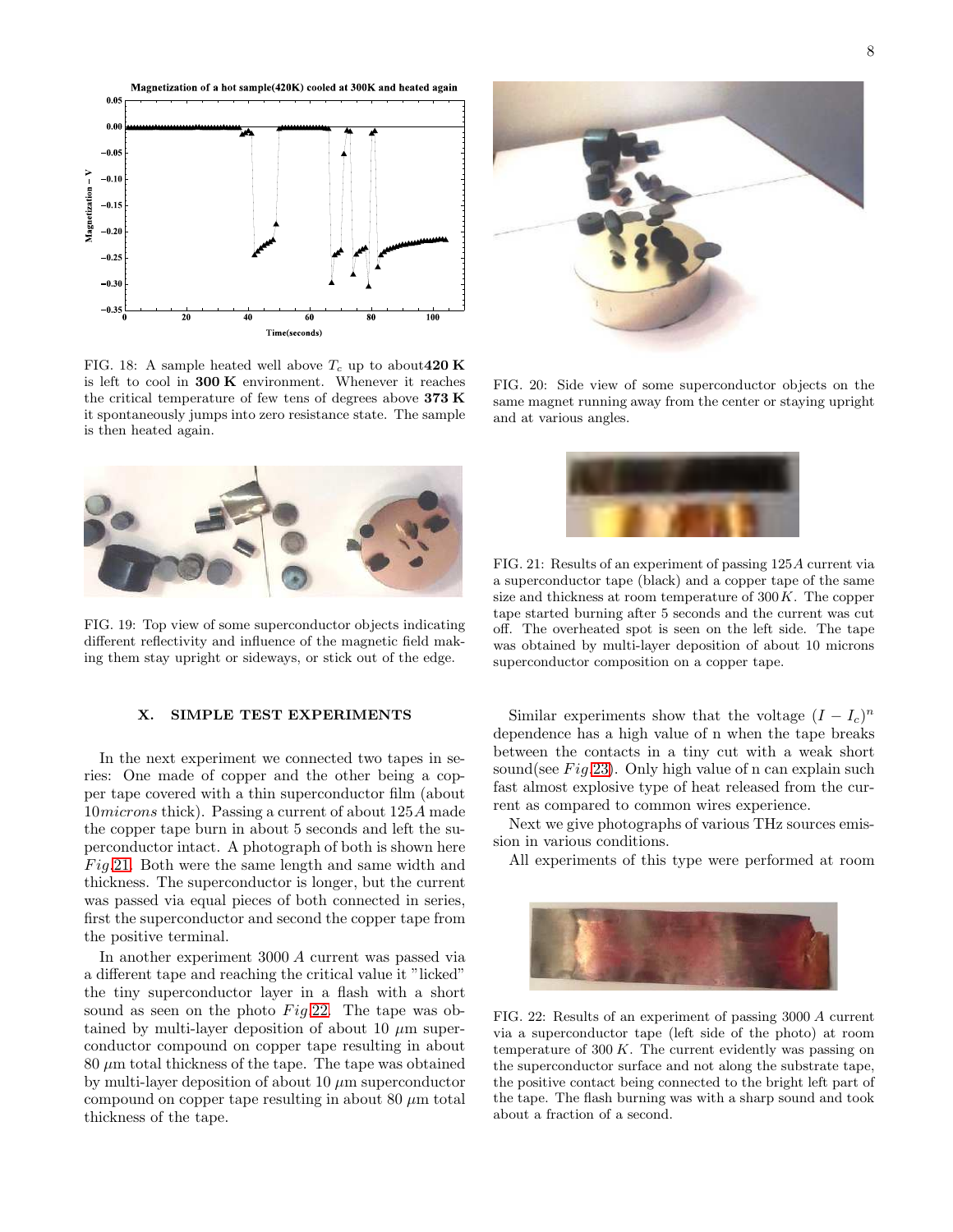

FIG. 23: Results of an experiment of passing a current of 2700 A via the large pellet of sample  $\mathbf{X}$ , 2200 A via the small pellet (sample  $X$ ), 400 A via the intact tape, it was bent upward by the Hall-LorentzjxB force) and 1200 A via the tape cut off by the overcritical current ( 620 A were checked to be under critical) all at room temperature of  $300 K$ .

<span id="page-8-3"></span>

FIG. 24: Results of an experiment of illumination with various sources of THz waves in open air conditions (760 mm Hg pressure) all at room temperature of 300 K. The real size of the images is found from the quarters( 7/8 inch) and the washers (the small are 3/8 inch and the large is 3/4 inch). The image C has a dark right side caused by discharge due to the higher then 30kV/cm field strength. The images A,D,F,G and H are composed of two different images from the two sides of one source in one experiment. In D,F, G and H the top side is next to the tick metallic mirror, while the bottom part is emission in free air. In the top part of the image A and near the center of E one sees the traces of bunches of vortices causing brownish traces.

temperature near 300K and at normal atmospheric pressure of 760mm Hg in open air. Some of the photographs

were near a tick metallic reflecting mirror. On its surface the waves had a zero amplitude and this caused the bright images of various coins and washers. Similar images in the open space are rather dark like the image of a large flat source in photograph E and also the top of photograph A. The bottom of A include washers and coins without a mirror. The photograph B is a large source emission in the close vicinity of the tick metallic mirror causing the bright images of the absorbing metallic objects (the small washers are 3/8 inch size and the large washer is  $3/4$  inch). The top part of the photographs D,F,G and H are from one side of the emitter, but near the mirror, while the bottom parts of the same photographs are on the other side of the same source in open space. If a reflecting cover is placed some distance away from the source the image gets again more clear, but we do not show such one here.The image C has dark right side caused by the discharge created by the higher then  $30kV/cm$  field strength, which was accompanied with a short sound and lightings. Values of fields strength of 40kV/cm, 80kV/cm and higher were used as pumping field in vacuum (∼ 1 nanobar) for Josephson Plasma Waves (JPW) for creating THz JPWs in cuprate superconductors[\[18\]](#page-9-8). Various sources with power in the range below 100 W and in the range of 400W were produced and studied. A reasonable power measurement of a source about 40W was carried out both ways, by electrical and by thermal measurements. The data for the absorption of a bag of water inside the the rectangular cavity of about 50x 40x30mm covered with a tick copper lid (its absorbed energy was about 483J as compared with the water absorbing about 4340J) show an average power generation of about 40W for 120 seconds. The result is a THz "flash bulb" of 40W emitting broad band THz waves very effectively.

### XI. ACKNOWLEDGEMENTS

The author would like to thank all his colleagues from the University of Sofia and the other academic institutions mentioned in the cited papers below, with whom he started working on superconductivity in the Spring of 1987. He also thanks all his colleagues and friends and is indebted in particular to his Ohio State University colleagues.

#### XII. REFERENCES

- <span id="page-8-0"></span>[1] Kamerling Onnes, H.,Comm. Phys. Lab. Univ. Leiden, 120b, (1911).
- <span id="page-8-1"></span>[2] J. G. Bednorz and K. A. Mller, Z. Phys. B 64,

189m(1986).

<span id="page-8-2"></span>[3] C. W. Chu, A Possible Approach from BCS through HTS to RTS, Superconductivity Centennial Conference. Den